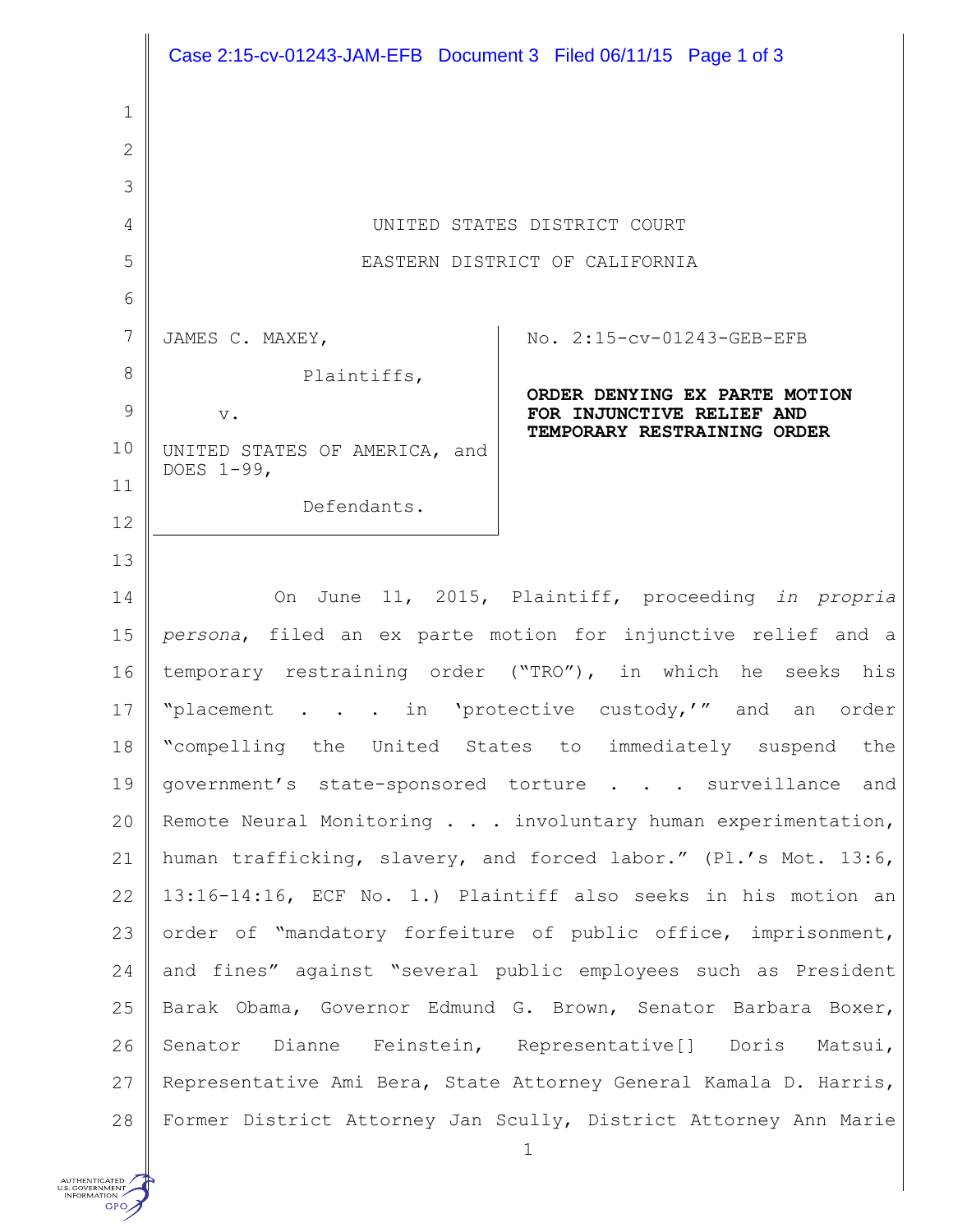## 1 2 3 4 5 6 7 8 9 10 11 12 13 14 15 16 17 18 19 20 21 22 23 24 25 26 27 28 2 Schubert and Sheriff Scott Jones." (Id. at 13:8-13.) This requested relief is based on Plaintiff's following allegations: The United States has fraudulently concealed the fact that as an infant, physicians with the United States Air Force (father's employer) surgically inserted "satellite microchip implant technology" into the Plaintiff's brain, eyes and body. Under anesthesia, an incision was made in the Plaintiff's scalp and a hole drilled in his skull. The microchip implant device was placed on the surface of the brain. From on, or about January 21, 1978, through the present time, the United States and State of California has subjected the Plaintiff to state-sponsored torture, electronic shock treatment, remote-delivered radiation and electronic signals laser beamed into the Plaintiff's head, body, arms, legs and groin. . . . . . . . The United States has conspired with county, state and federal law enforcement agencies [to] impose[] (24 hour a day) Remote Neural Monitoring, surveillance and observation of the Plaintiff's belongings, person and surroundings through the use of electronic listening devices, video recording, special imaging and every other means of tracking and monitoring the Plaintiff's every movements inside and outside of his residence. . . . . This Court failed to protect the Plaintiff from the accused Defendants' community-wide "witch hunt," death threats, physical violence, obstruction of justice, false arrest, false imprisonment, false conviction, assault with a deadly weapon, fraudulent concealment, public slander, public defamation of character, electromagnetic torture, unwarranted surveillance, harassment, coercion, intimidation and physical retaliation. . . . . . . Plaintiff's (estranged) family members . . . have secretly met with the Plaintiff's employers, friends and associates to defame, slander and fraudulently Case 2:15-cv-01243-JAM-EFB Document 3 Filed 06/11/15 Page 2 of 3